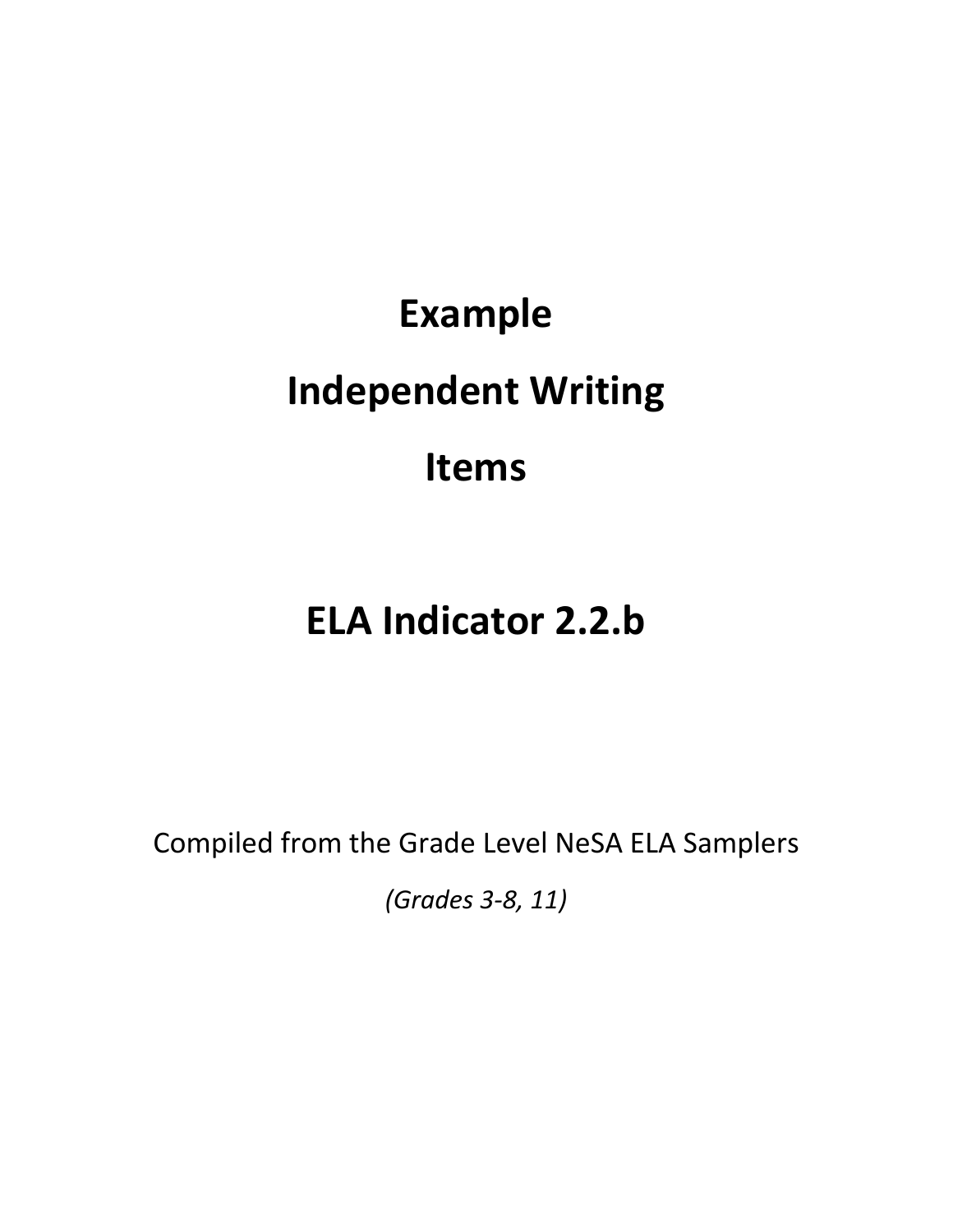### **2.2.b**

| <b>Grade Level Indicators</b> |                                                                                                        |  |  |  |
|-------------------------------|--------------------------------------------------------------------------------------------------------|--|--|--|
| 3.2.2.b                       | Provide evidence from literary or informational text to support ideas or<br>opinions.                  |  |  |  |
| 4.2.2.b                       | Provide evidence from literary or informational text to support analysis,<br>reflection, and research. |  |  |  |
| 5.2.2.b                       | Provide evidence from literary or informational text to support analysis,<br>reflection, and research. |  |  |  |
| 6.2.2.b                       | Provide evidence from literary or informational text to support analysis,<br>reflection, and research. |  |  |  |
| 7.2.2.b                       | Provide evidence from literary or informational text to support analysis,<br>reflection, and research. |  |  |  |
| 8.2.2.b                       | Provide evidence from literary or informational text to support analysis,<br>reflection, and research. |  |  |  |
| 12.2.2.b                      | Provide evidence from literary or informational text to support analysis,<br>reflection, and research. |  |  |  |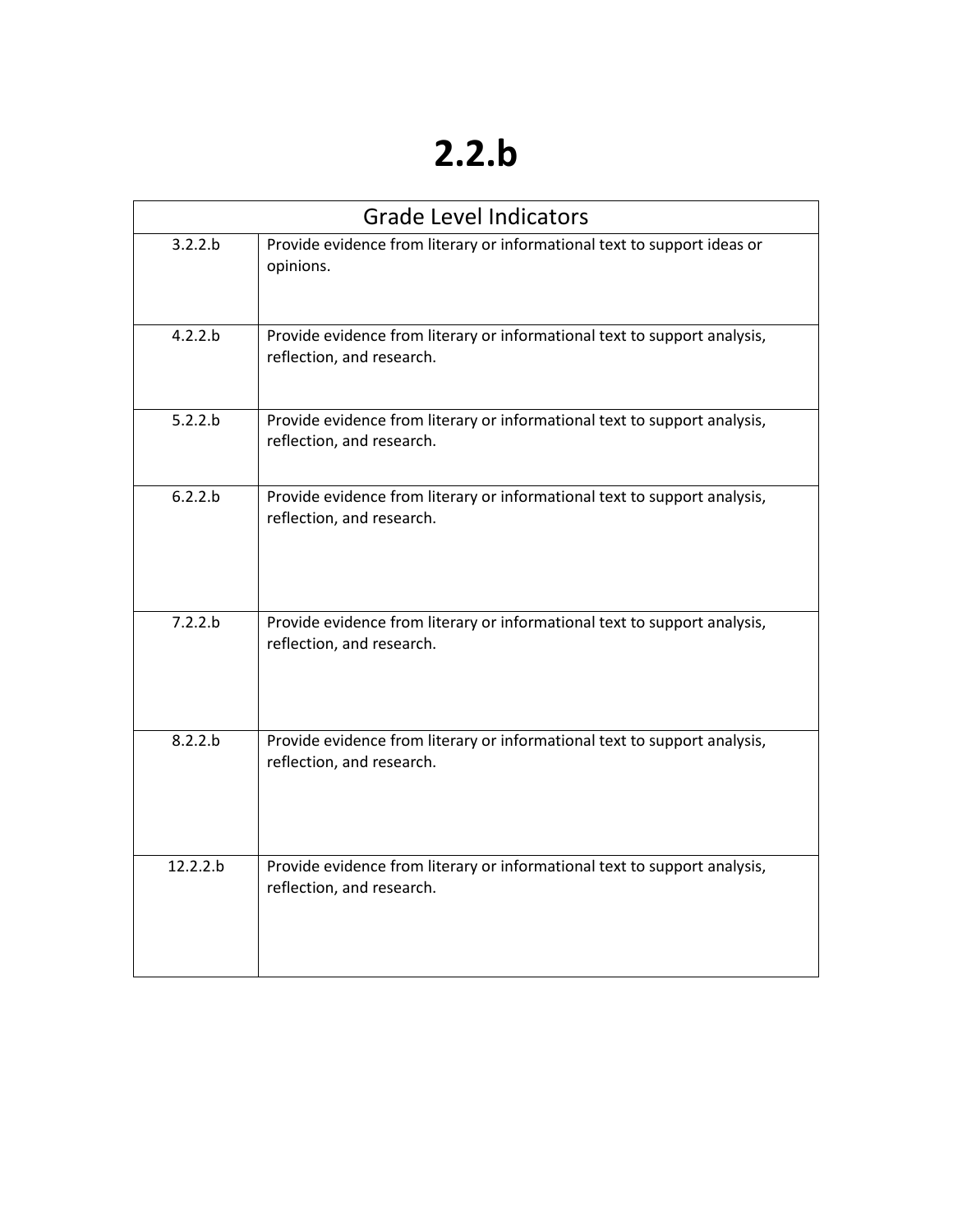ELA Sampler **grade 3 example**



19. A student is writing a research report about trees. Read the sentences from the student's report and the directions that follow.

Trees are important, and we should plant more of them. Trees give people and animals food. Apples, peaches, nuts, and other foods grow on trees. Trees can give shade in hot weather. They help an area stay cool, so less electricity is used. Not only are trees useful, but they are beautiful. If you are able to help plant a tree, you should do it.

The student took additional notes about trees. Choose two notes that support the student's opinion. Choose two.

- A. Trees take many years to grow tall.
- B. Trees provide a place for animals to live.
- C. The trunk of a tree is protected by its bark.
- D. Trees put oxygen in the air for us to breathe.
- E. Many kinds of trees grow in parks around our country.
- F. You should give a tree plenty of water after planting it.

| <b>Item Information</b>   |                        |                                                                                                                                                                                                                                                                                                                                                                                                                                                                                                                                                                                                                                                                                                                                                                              |  |  |  |
|---------------------------|------------------------|------------------------------------------------------------------------------------------------------------------------------------------------------------------------------------------------------------------------------------------------------------------------------------------------------------------------------------------------------------------------------------------------------------------------------------------------------------------------------------------------------------------------------------------------------------------------------------------------------------------------------------------------------------------------------------------------------------------------------------------------------------------------------|--|--|--|
| <b>Alignment</b>          | 3.2.2.b                | Provide evidence from literary or informational text to support<br>ideas or opinions.                                                                                                                                                                                                                                                                                                                                                                                                                                                                                                                                                                                                                                                                                        |  |  |  |
| <b>Answer Key</b>         | B, D                   | <b>Option Annotations</b>                                                                                                                                                                                                                                                                                                                                                                                                                                                                                                                                                                                                                                                                                                                                                    |  |  |  |
| <b>Depth of Knowledge</b> | 2                      | The student is asked to determine which additional information                                                                                                                                                                                                                                                                                                                                                                                                                                                                                                                                                                                                                                                                                                               |  |  |  |
| <b>Focus</b>              | Supporting<br>Evidence | supports the author's opinion that trees are important.<br>Options B and D are the correct answers since both sentences<br>support the author's opinion by describing benefits of trees.<br>Options A, C, and E are incorrect because while they are<br>aspects of trees, they do not provide information that would<br>support the reader's opinion. Option F is incorrect because<br>while it is an opinion statement, it does not support the opinion<br>the student has already established.<br>This item is worth 2 points. To receive full credit, the student<br>must correctly identify both sentences that support the<br>student's opinion. To receive 1 point, the student must<br>correctly identify one of the sentences that support the<br>student's opinion. |  |  |  |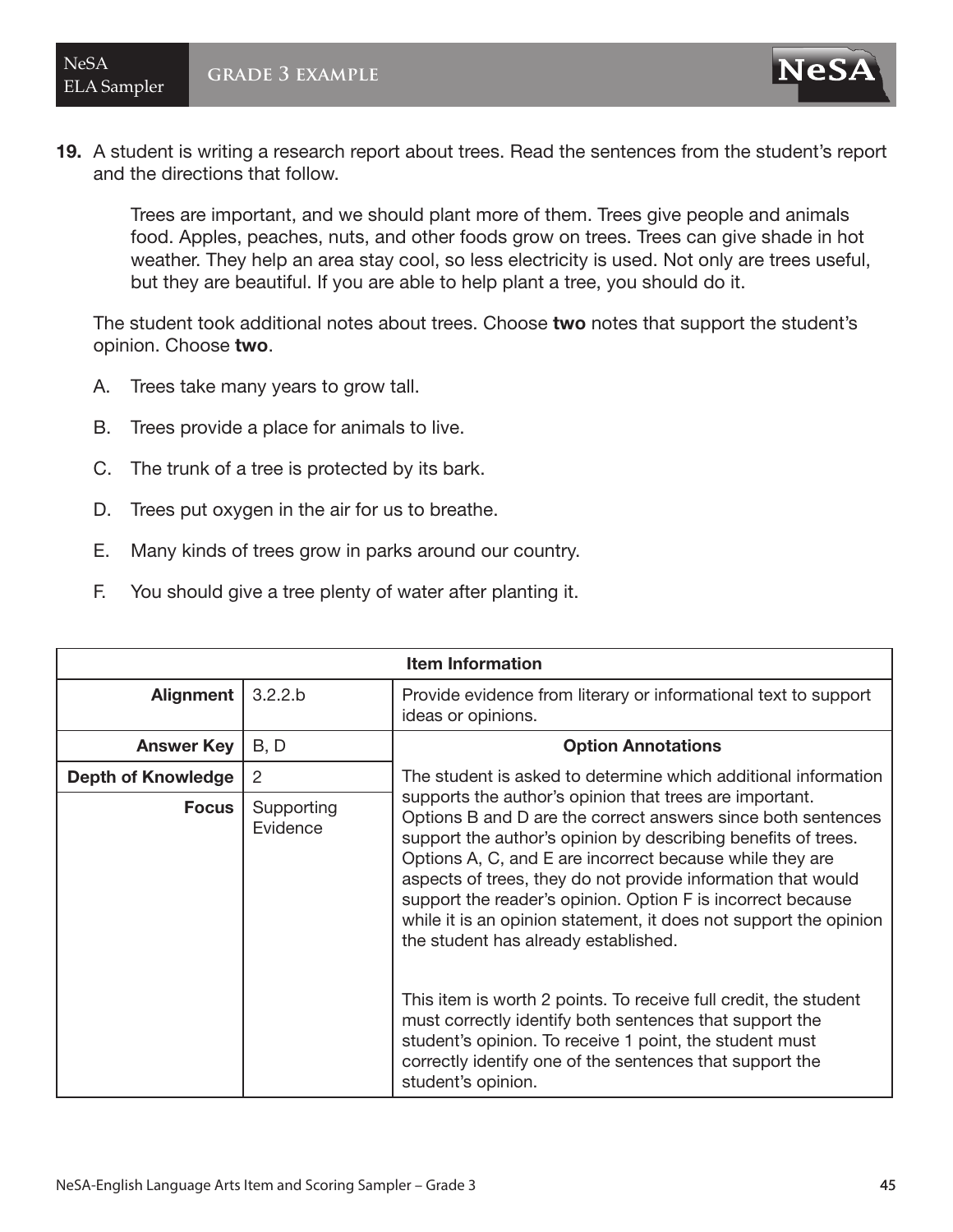18. A student is writing a research report about riding bikes. He wrote an opinion in the report. Read the sentences from the student's report and the directions that follow.

To go from one place to another, riding a bike is better than riding in a car. If there is a traffic jam on the road, riders on the bike path next to the road can move faster. You do not have to put gas in a bike like you do in a car. Sometimes it is easier to park your bike close to the place where you are going.

The student took notes about riding bikes. Choose two notes that support the student's opinion. Choose two.

- A. When riding a bike, you should always wear a bike helmet.
- B. The hardest part of learning to ride a bike is keeping your balance.
- C. Riding a bike is a lot faster than walking, especially if you need to go far.
- D. When the weather is rainy, you should ride in a car so you do not get wet.
- E. Riding your bike gives you exercise because your legs make the bike go.
- F. You spend more time outdoors when you are on a bike, and this is good for you.

| <b>Item Information</b>   |                        |                                                                                                                                                                                                                                                                                                                                                                                                                                                                               |  |  |  |
|---------------------------|------------------------|-------------------------------------------------------------------------------------------------------------------------------------------------------------------------------------------------------------------------------------------------------------------------------------------------------------------------------------------------------------------------------------------------------------------------------------------------------------------------------|--|--|--|
| Alignment                 | 5.2.2.b                | Provide evidence from literary or informational text to support<br>ideas or opinions.                                                                                                                                                                                                                                                                                                                                                                                         |  |  |  |
| <b>Answer Key</b>         | E, F                   | <b>Option Annotations</b>                                                                                                                                                                                                                                                                                                                                                                                                                                                     |  |  |  |
| <b>Depth of Knowledge</b> | 2                      | The student is asked to determine which additional information                                                                                                                                                                                                                                                                                                                                                                                                                |  |  |  |
| <b>Focus</b>              | Supporting<br>Evidence | supports the author's opinion. Options E and F are the<br>correct answers since they both support the author's opinion<br>by describing benefits of riding a bicycle that cannot be<br>achieved by riding in a car. Options A, B, and C are incorrect<br>because while they are aspects of riding a bike, the ideas do<br>not support why riding a bike is better than riding in a car.<br>Option D is incorrect because it supports the opposite of the<br>author's opinion. |  |  |  |
|                           |                        | This item is worth 2 points. To receive full credit, the student<br>must correctly identify both sentences that support the<br>student's opinion. To receive 1 point, the student must<br>correctly identify one of the sentences that support the<br>student's opinion.                                                                                                                                                                                                      |  |  |  |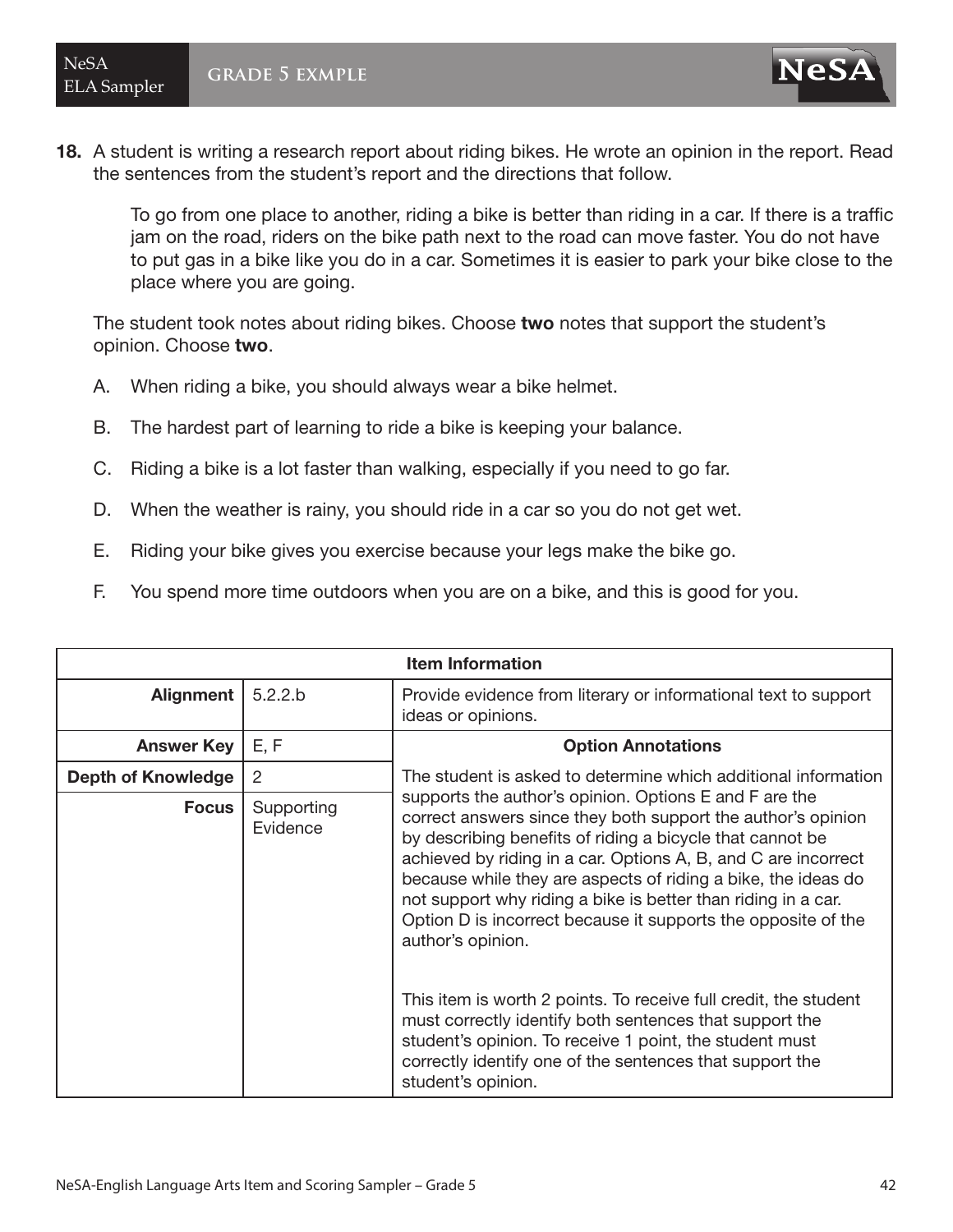### **INDEPENDENT WRITING ITEMS**

17. A student made a plan for a research report. Read the plan and the directions that follow.

| <b>Research Report Plan</b>                                                       |  |  |
|-----------------------------------------------------------------------------------|--|--|
| Topic: Antarctica                                                                 |  |  |
| Audience: my classmates and teacher                                               |  |  |
| Purpose: to inform                                                                |  |  |
| Research Question: How do people adapt to the difficult conditions in Antarctica? |  |  |

The student found a source for the research report. Select two sentences that answer the research question. Select two.